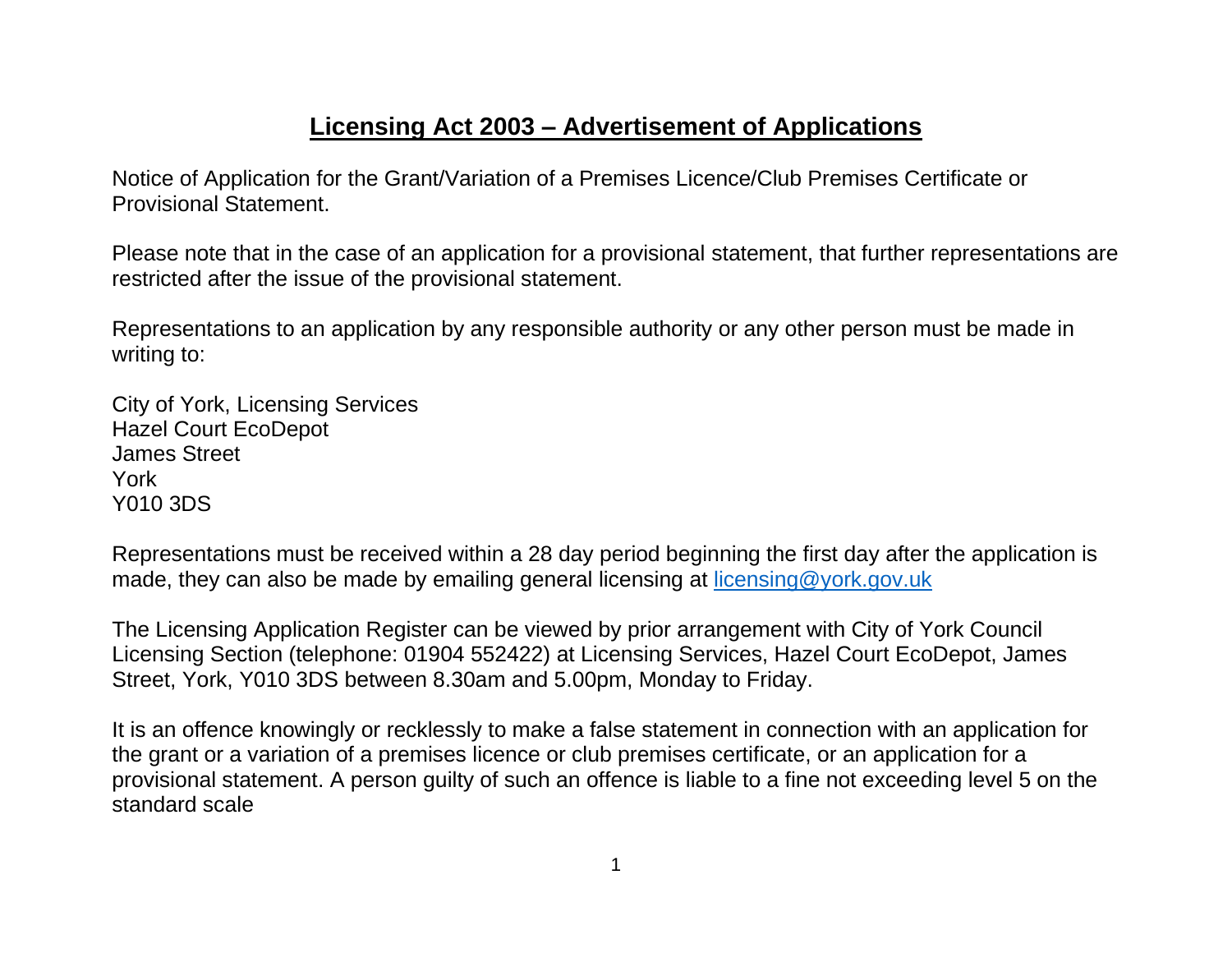| Date:                    | 05/07/2022                                                                                                                                                                                                                                                                                                                                                                        |
|--------------------------|-----------------------------------------------------------------------------------------------------------------------------------------------------------------------------------------------------------------------------------------------------------------------------------------------------------------------------------------------------------------------------------|
| <b>Applicant:</b>        | <b>Another Beer Ltd</b>                                                                                                                                                                                                                                                                                                                                                           |
| <b>Premises Address:</b> | Unit 3 Handley Park, Elvington Industrial Estate, Elvington YO41 4AR                                                                                                                                                                                                                                                                                                              |
| <b>Summary:</b>          | Application for a variation of a premises licence:                                                                                                                                                                                                                                                                                                                                |
|                          | Removal of annex 2, 4<br>(On sales shall be limited to persons attending brewery tours)<br>Increase the operating hours<br><b>Opening Hours</b><br>Monday to Thursday<br>$09:00$ hrs $-18:00$ hrs<br>Friday<br>09:00 hrs $-23:00$ hrs<br>Saturday<br>Midday $-23:00$ hrs<br>Sunday<br>09:00hrs - 23:00hrs<br>The hours stated are where the premises is most likely to be open to |
|                          | the public, regardless of the on-sale of alcohol.                                                                                                                                                                                                                                                                                                                                 |

**End of Representation: 03/08/2022**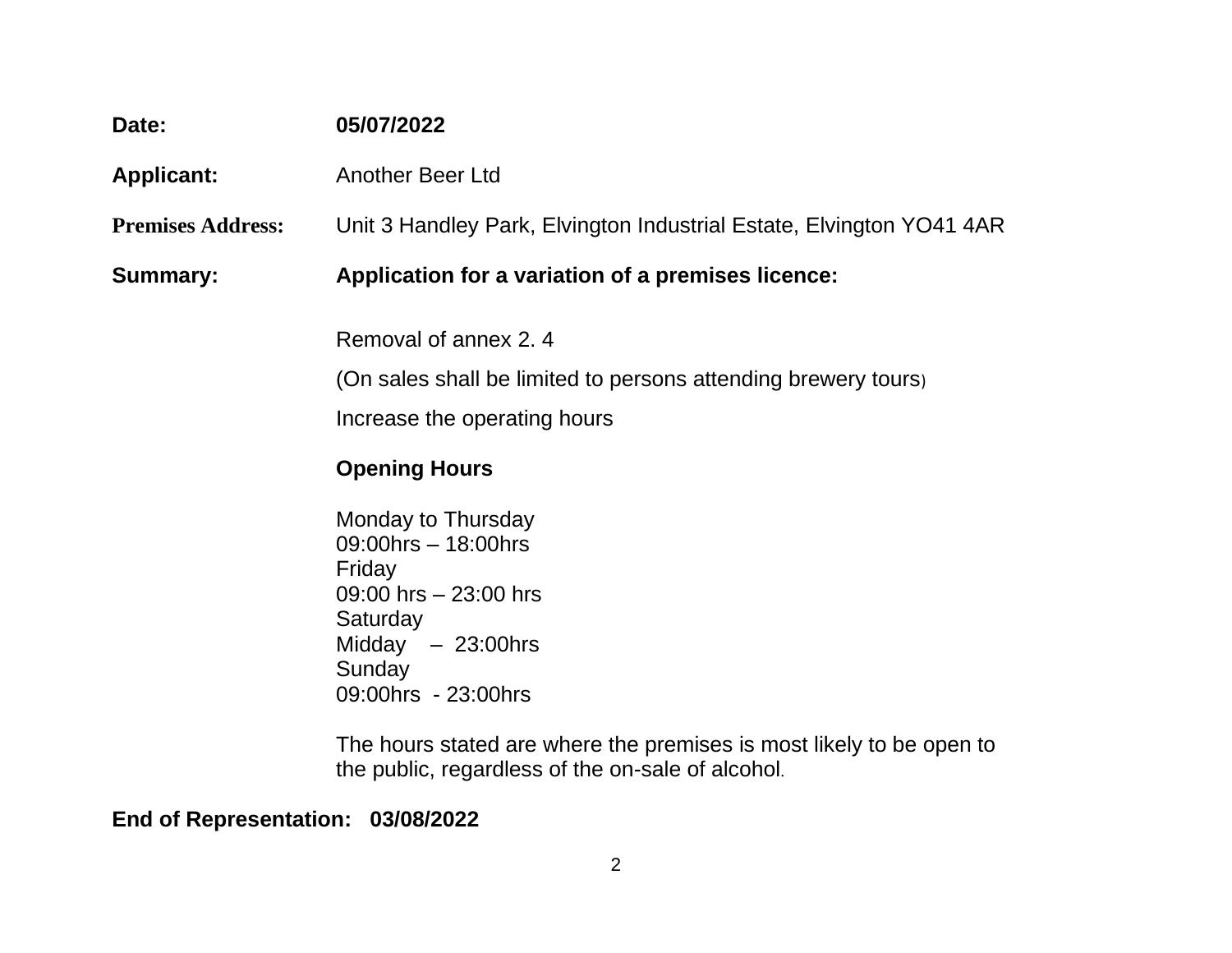| Date:                                                                                               | 21/06/2022                                                                                                                                                                                                                                                                                                                                                        |
|-----------------------------------------------------------------------------------------------------|-------------------------------------------------------------------------------------------------------------------------------------------------------------------------------------------------------------------------------------------------------------------------------------------------------------------------------------------------------------------|
| <b>Applicant:</b>                                                                                   | Berkmann Wine Cellars Ltd, Unit 104D St John Street, Clerkenwell, London,<br>EC <sub>1</sub> M <sub>4EH</sub>                                                                                                                                                                                                                                                     |
| <b>Premises Address:</b>                                                                            | Berkmann Wine Cellars Ltd, Kinlock House, Northminster Business Park, York,<br><b>YO26 6QU</b>                                                                                                                                                                                                                                                                    |
| <b>Summary:</b>                                                                                     | Application for the grant of a new premises licence: Wholesale importer of<br>Alcohol products. The products will be picked, packed and dispatched from<br>the premise and delivered to restaurants, pubs, bars etc around the UK.                                                                                                                                |
| $\bullet$<br>$\bullet$<br>$\bullet$<br>Occasionally customers collections<br>$\bullet$<br>$\bullet$ | Wholesale store, pick pack and despatch alcohol<br>Open products and host staff training events on the premises<br>Open products and serve to the wholesale and retail customers or potential customers with a view to buying our<br>wine and selling it in their own premises (customer tasting and sampling)<br>Employees may buy products for home consumption |

• Quality testing of products on premise

## **Supply of Alcohol (on/off sales)**

Monday to Sunday  $07:00 - 22:00$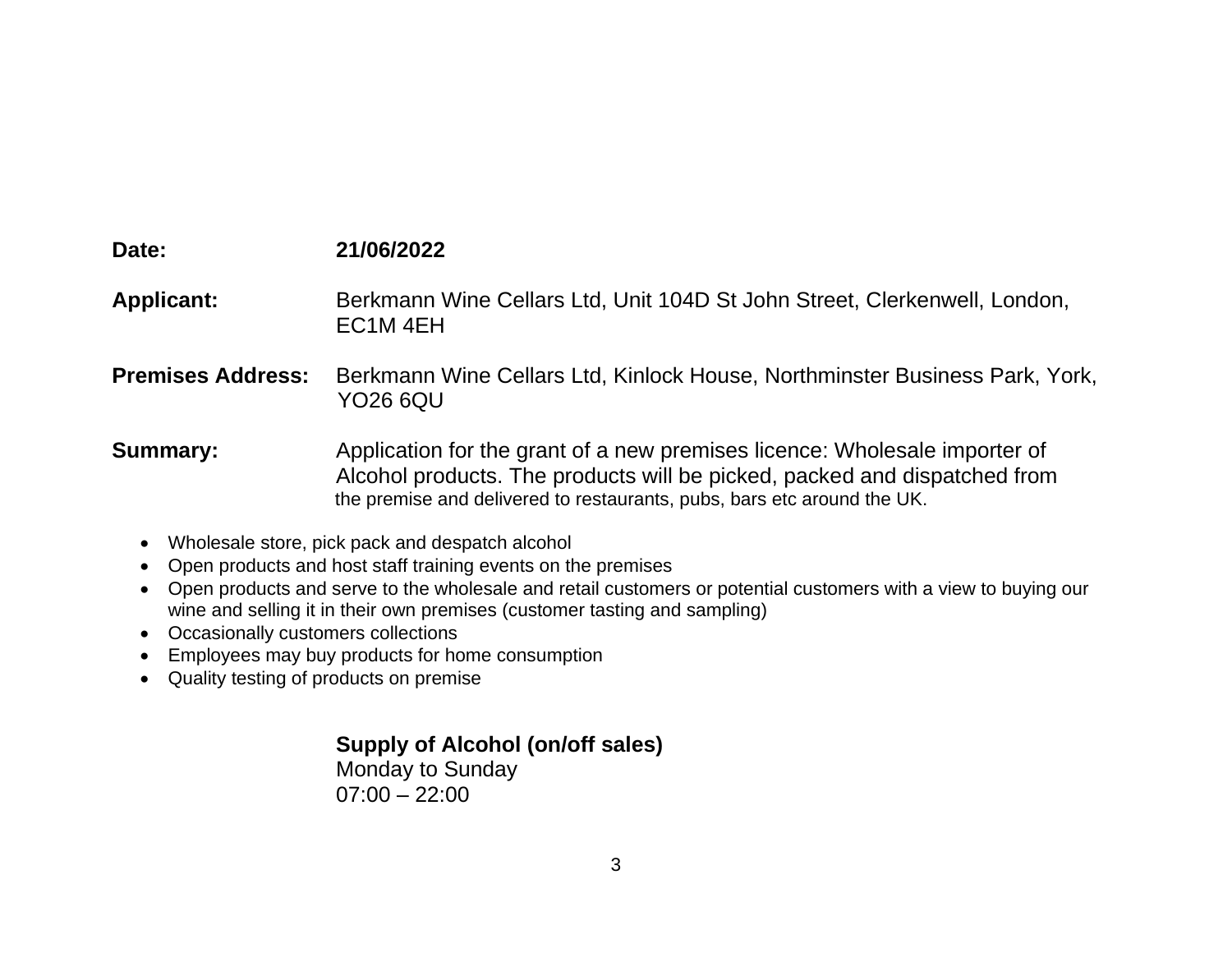#### **Opening Hours**

Monday to Sunday  $07:00 - 22:00$ 

## **End of Representation: 19/07/2022**

- **Date: 21/06/2022**
- **Applicant:** Diefen Liang
- **Premises Address:** 33A Swinegate, York YO1 8AZ
- **Summary: Application for the grant of a new premises licence:** Upper floor restaurant for Asian Style BBQ

## **Supply of Alcohol (on sales)**

Monday to Sunday 12:00hrs – 21:30 hrs

**Opening Hours**  Monday to Sunday 12:00hrs – 22:00hrs

**End of Representation: 19/07/2022**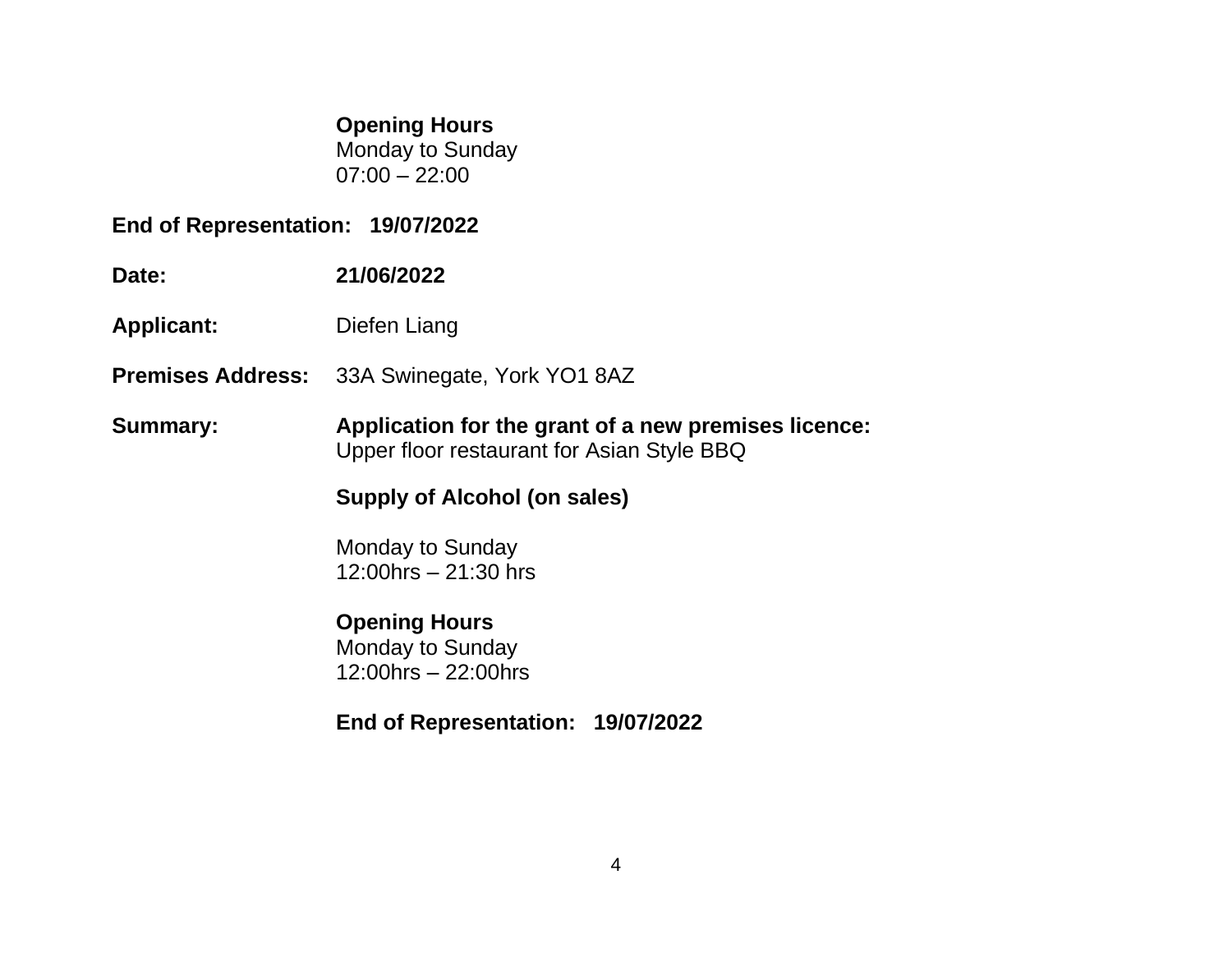| Date:                    | 17/06/2022                                                                                                                            |
|--------------------------|---------------------------------------------------------------------------------------------------------------------------------------|
| <b>Applicant:</b>        | <b>JWTC Ltd</b>                                                                                                                       |
| <b>Premises Address:</b> | The Ice Factor/Yorkshire's Winter Wonderland, Coach Park, South Entrance,<br>York Designer Outlet, St Nicholas Avenue, York, YO19 4AT |
|                          |                                                                                                                                       |

## **Summary: Application for a variation of a premises licence:**

- To include the addition of performance of dance.
- To increase in hours for live music, and recorded music and the sale of alcohol.
- To remove the restriction limiting licensable activities to Christmas.
- The addition of a new operating schedule and the removal of any conditions relating to the dates the licence can be used.
- We intend to use the licence for both a summer and a winter event and thus require a variation to our licence.

## **Plays, Recorded Music and Performance of Dance**

 Monday to Sunday 10:00 – 22:00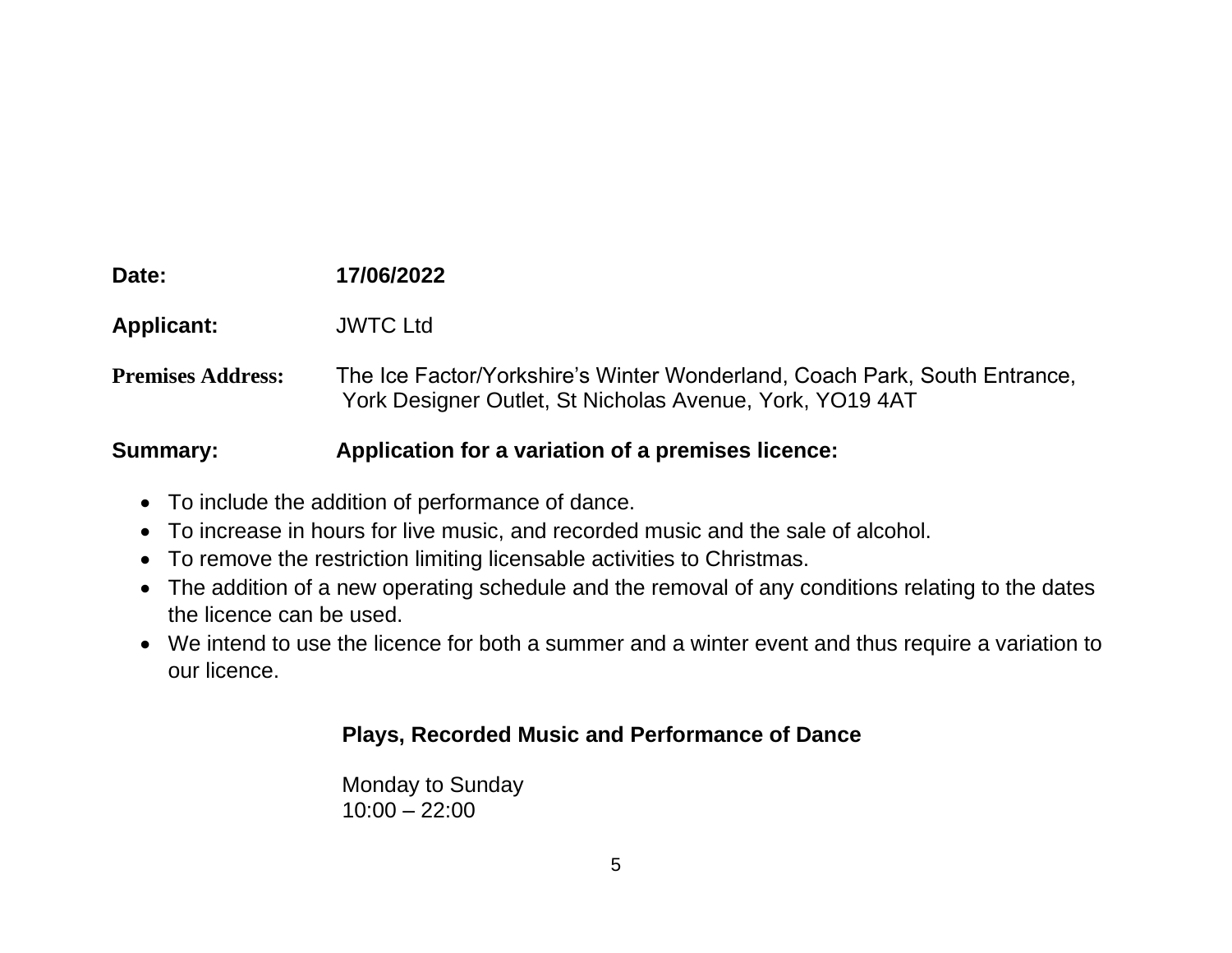## **Live Music**

 Monday to Sunday 10:00 – 21:00

## **Supply of Alcohol (on/off sales)**

 Monday to Sunday 12:00 – 22:00

## **Opening Hours**

 Monday to Sunday 12:00hrs – 22:00hrs

**End of Representation: 15/07/2022**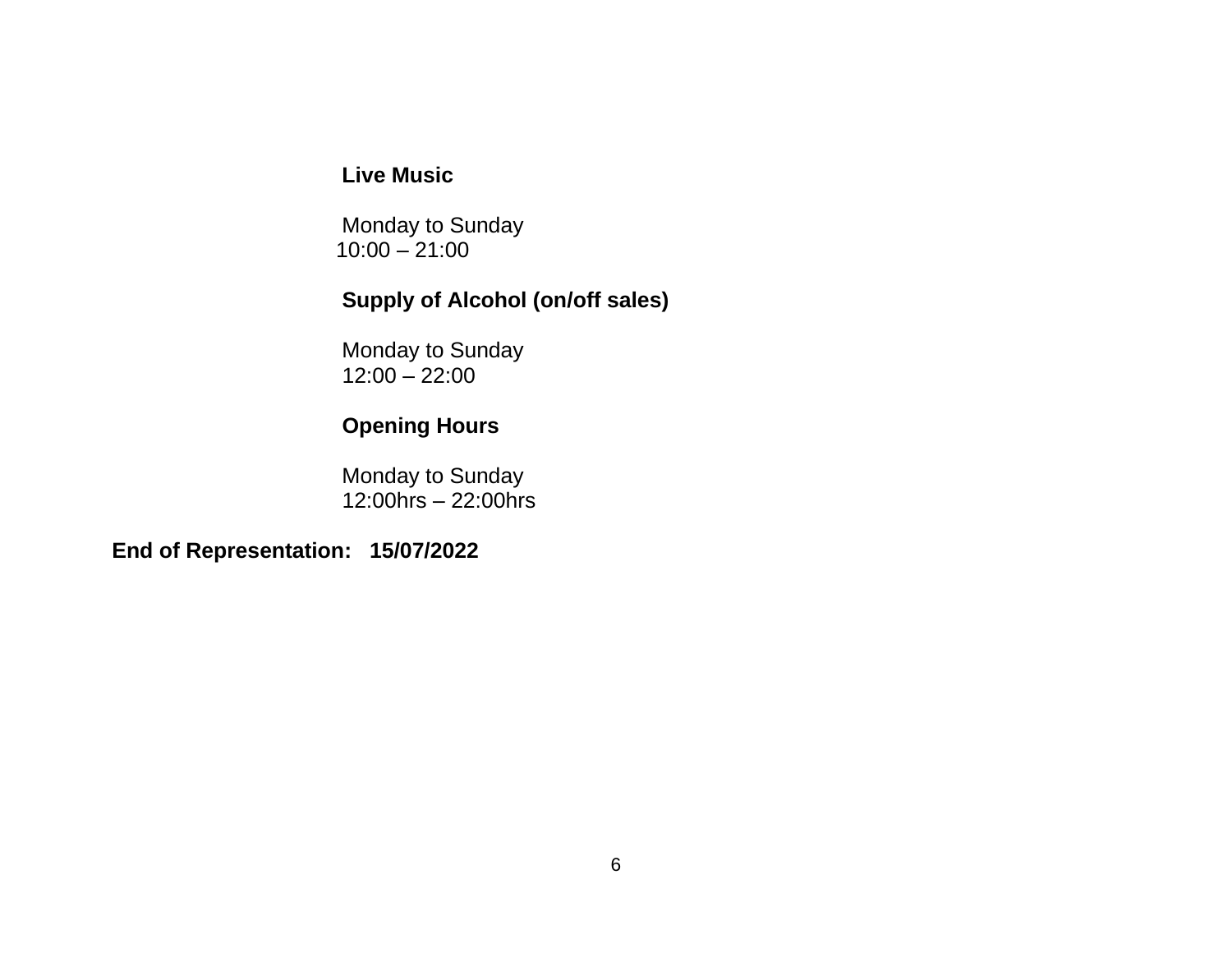| Date:             | 10/06/2022                                                                                                                                |
|-------------------|-------------------------------------------------------------------------------------------------------------------------------------------|
| <b>Applicant:</b> | Doe Foods Ltd                                                                                                                             |
|                   | <b>Premises Address:</b> 12A Church street, York YO1 8BE                                                                                  |
| <b>Summary:</b>   | Application for the grant of a new premises licence:                                                                                      |
|                   | Supply of Alcohol (on sales)                                                                                                              |
|                   | Monday to Thursday<br>$10:00$ hrs $-19:00$ hrs<br><b>Friday to Saturday</b><br>$10:00$ hrs $-20:00$ hrs<br>Sunday<br>11:00hrs-20:00hrs    |
|                   | <b>Opening Hours</b><br>Monday to Thursday<br>$10:00$ hrs $-19:00$ hrs<br><b>Friday to Saturday</b><br>$10:00$ hrs $-20:00$ hrs<br>Sunday |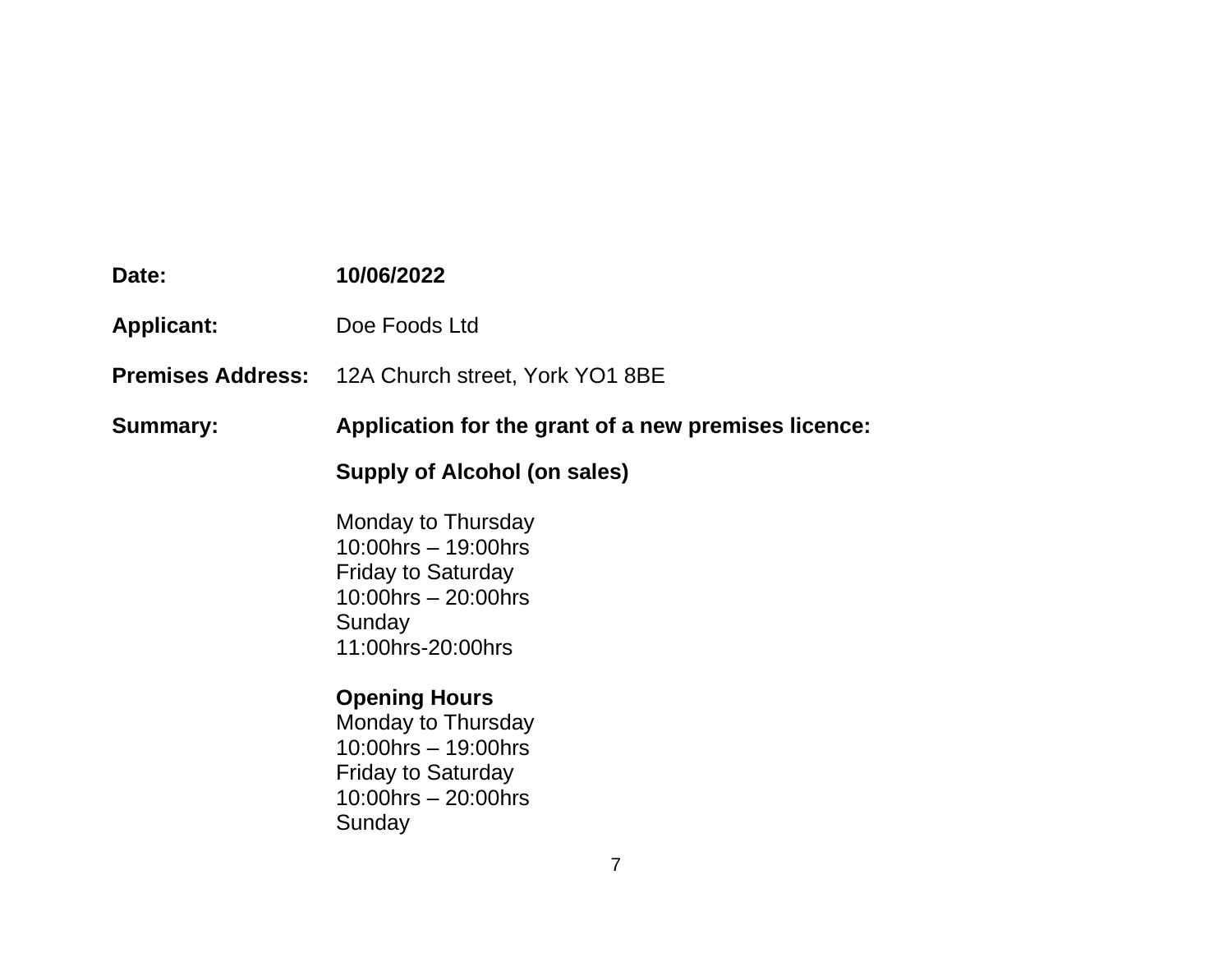## 11:00hrs-20:00hrs

# **End of Representation: 12/07/2022**

| Date:                    | 10/06/2022                                                                                                                                                                                                                                                                                                                                                                                                                                                                                             |
|--------------------------|--------------------------------------------------------------------------------------------------------------------------------------------------------------------------------------------------------------------------------------------------------------------------------------------------------------------------------------------------------------------------------------------------------------------------------------------------------------------------------------------------------|
| <b>Applicant:</b>        | George Pavlour and Paul Pavlour                                                                                                                                                                                                                                                                                                                                                                                                                                                                        |
| <b>Premises Address:</b> | Dum-Dum and Vudu Lounge, 37-39 Swingate, York YO1 8AZ                                                                                                                                                                                                                                                                                                                                                                                                                                                  |
| <b>Summary:</b>          | Application for a variation of a premises licence:                                                                                                                                                                                                                                                                                                                                                                                                                                                     |
|                          | Change of plan on the ground floor and additional conditions.                                                                                                                                                                                                                                                                                                                                                                                                                                          |
|                          | <b>Condition 3 Amended</b><br>CCTV will be installed to cover the premises. It will be maintained, working and<br>recording at all times when the premises are open. The recordings shall be<br>sufficient quality to be produced in Court or other such hearings. Copies of the<br>recording will be kept available for any responsible authority for 7 days for 28<br>days and will be made available to North Yorkshire Police or Licensing Authority<br>within 48 hours of any reasonable request. |
|                          | It is intended that the ground floor will be known as "Dum Dum Tiki Bar" (DDTB).<br>The ground floor will operate as a completely separate premises to the Vudu<br>Lounge (which currently operates above and is accessed via the existing stairs<br>that ascend over DDTB's store room and female WCs). Therefore, each will                                                                                                                                                                          |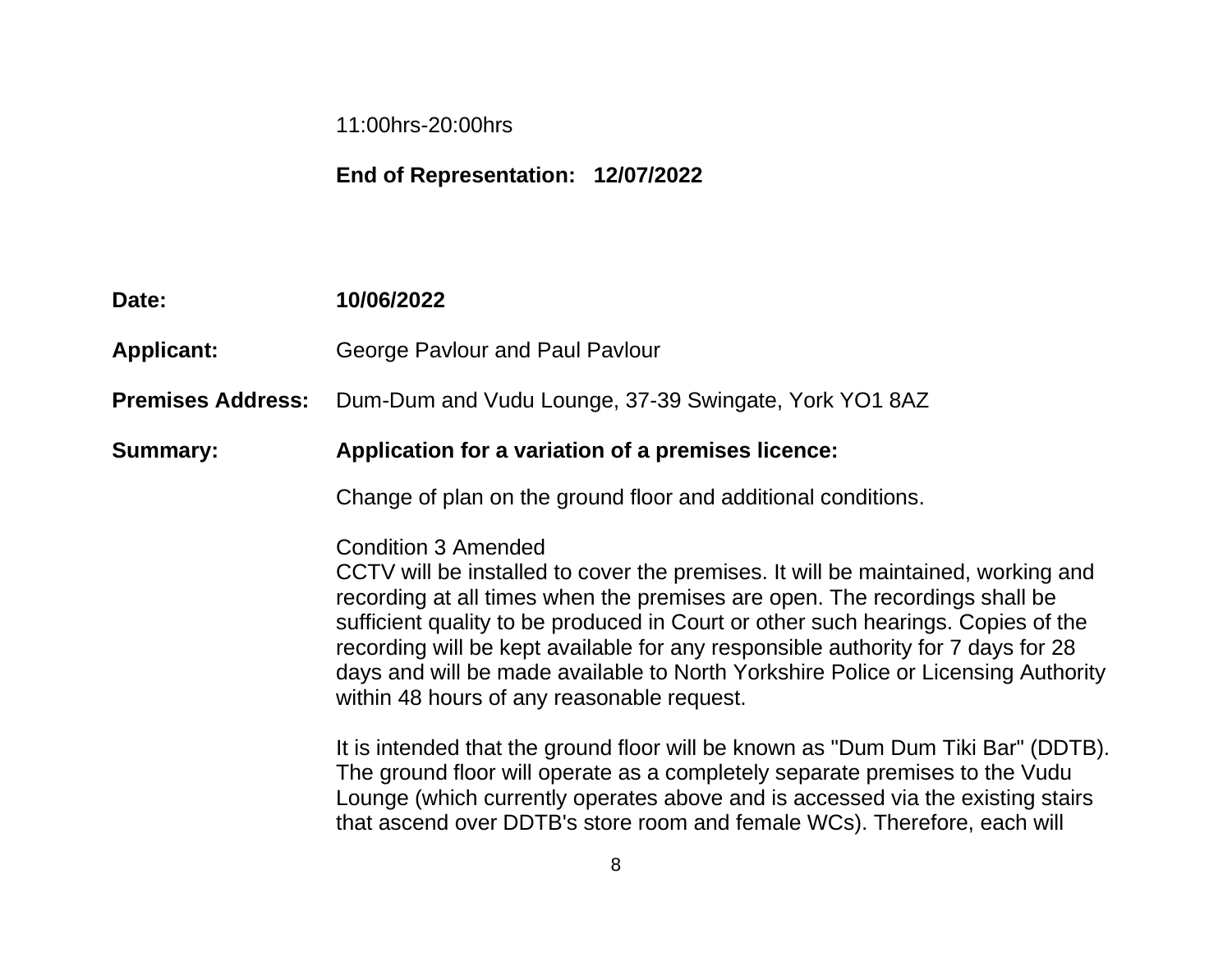operate separate entrances and exists, and patrons will not be able to access one bar from the other. Both bars are served by the same pre-existing ground floor fire exit. DDTB will be served by the existing entrances to the bar area and the shop area.

The variations to the current ground floor plan are as follows:

1. The separation between the existing shop area and existing bar area will be removed to open up the floor into a lounge area.

2. The lounge area will incorporate the bar (whose location has moved to the back wall) with fixed seating along the perimeter walls and a raised area towards the back of the room.

3. It is estimated that seating will occupy at least 60 - 70% of the area (seated table service will be provided in addition to bar service).

4. Fixtures are also provided in the centre to enable patrons to place drinks 5. The male WCs are located in the area previously occupied by the female/ disabled persons WCs.

6. The previously boothed area of the shop is now the location of the female WCs and store.

7. The current ground floor fire exit will become the main entrance to the premises. The pre-existing stairs at the back of the ground floor will provide access to the first floor lounge.

The ground floor is currently licensed as per the upper Vudu Lounge.

#### **Opening Hours**

Mon to Sun

08:00 hrs – 04:30 hrs

An additional hour on the day the clocks go forward to the start of the British Summertime.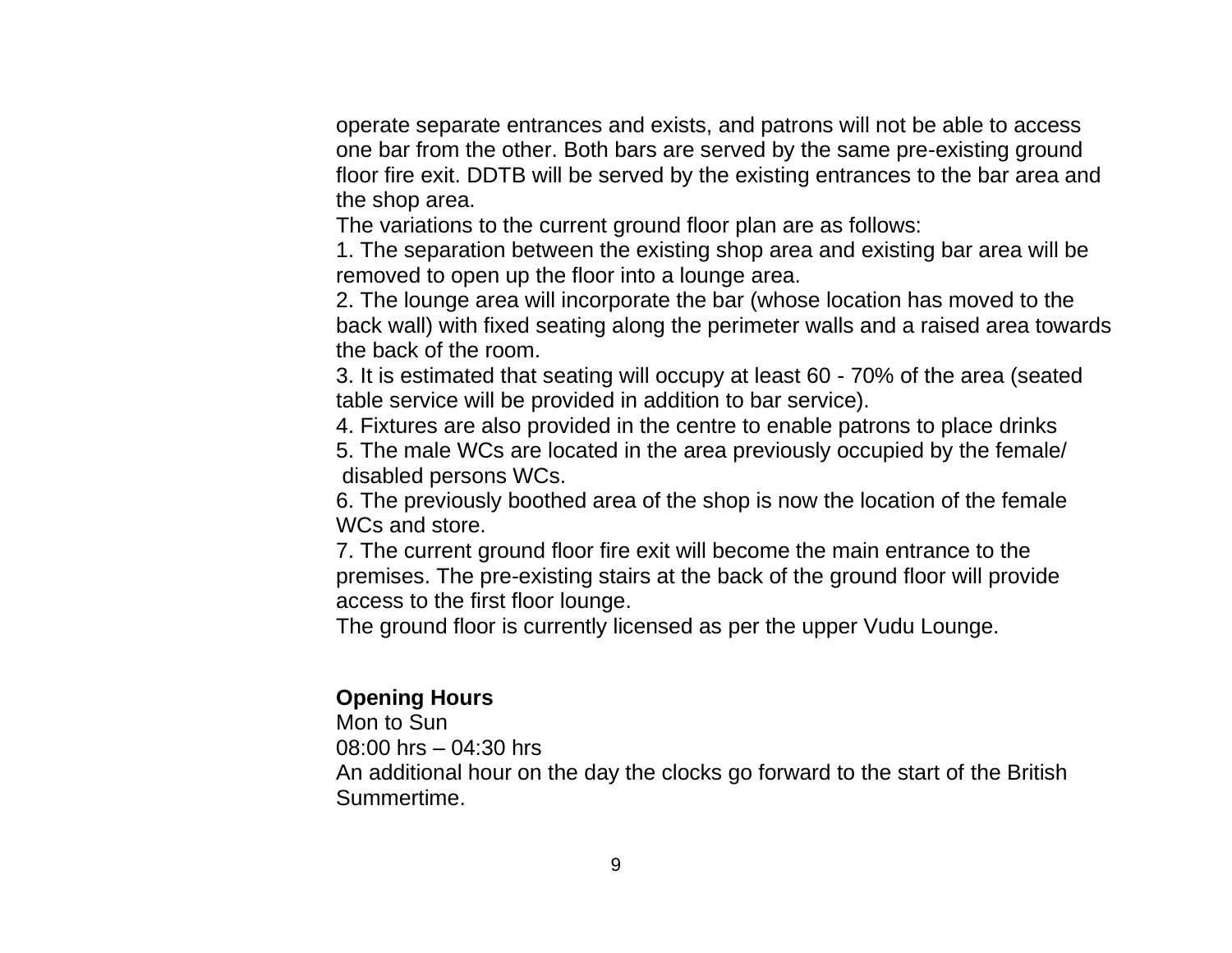From the start of permitted hours on New Years Eve to the end of permitted hours on New Years Day

 **End of Representation: 08/07/2022**

| Date:             | 10/06/2022                                                            |
|-------------------|-----------------------------------------------------------------------|
| <b>Applicant:</b> | The Old Grey Mare LTD                                                 |
|                   | <b>Premises Address:</b> Old Grey Mare, Clifton Green, York, YO30 6LH |
| <b>Summary:</b>   | Application for a variation of a premises licence:                    |

- Internal and external alterations to include glass atrium to rear, pergola to side, replacement of garage doors with windows and doors, remove internal walls, replacement of internal doors and new external new external French doors
- Use of existing pool room/public bar room as a space as a shop/ deli
- Extend supply of alcohol from 10:00 hours to 24:00 hours, alcohol served between these times will be ancillary to food

**Supply of Alcohol** Mon/Sun 08/00 – 00:00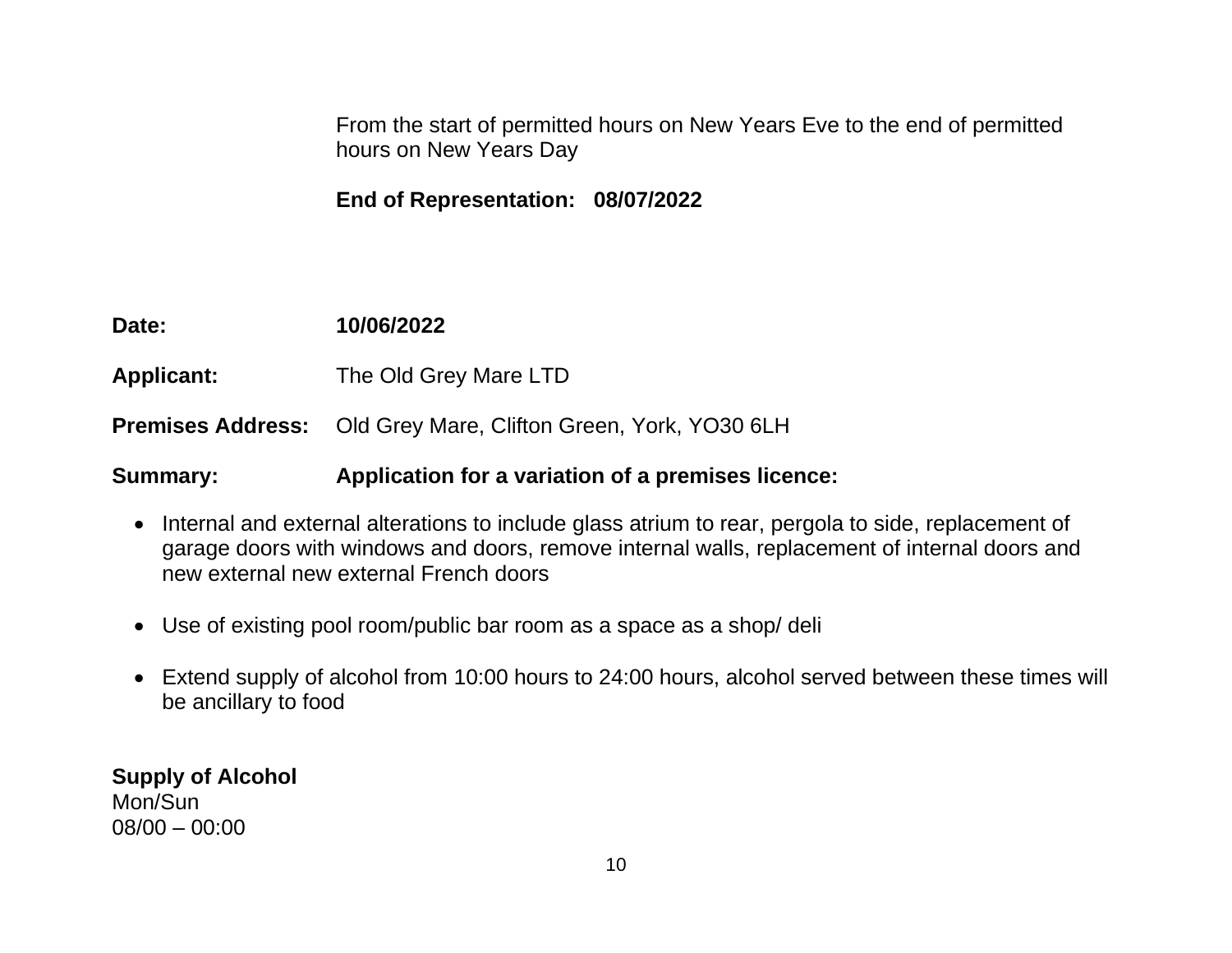#### **Opening Hours (on/off sales)**

Mon/Sun  $07:30 - 00:30$ 

## **End of Representation: 08/07/2022**

**Date:** 30/05/2022

**Applicant:** GTFO Bars Limited

**Premises Address:** White Horse Inn, The Green, Upper Poppleton YO26 6DF

**Summary: Application for a variation of a premises licence:** Amended plans to include an external bar servery area. The additional condition to read: 'The external bar servery shown on the premises licence plan will close no later than 11pm every day'

#### **Opening Hours (on/off sales)**

Monday to Thursday , Sunday 07:00 hrs– Midnight Friday to Saturday 07:00 hrs to 01:00 hrs

## **End of Representation: 27/06/2022**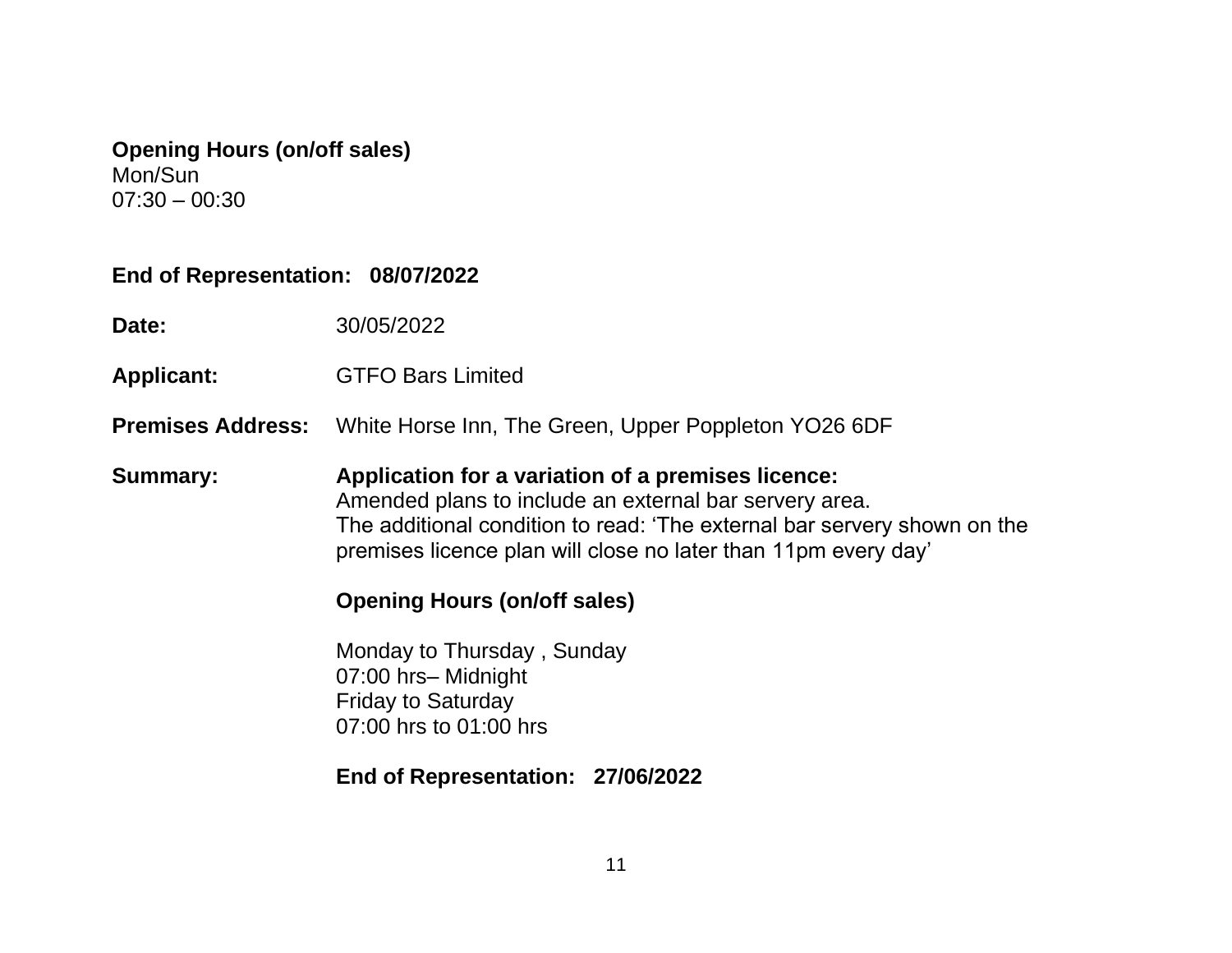| Date:                    | 27/05/2022                                                                                                                               |
|--------------------------|------------------------------------------------------------------------------------------------------------------------------------------|
| <b>Applicant:</b>        | <b>Brew York Limited</b>                                                                                                                 |
| <b>Premises Address:</b> | Brew York. Unit 1 Handley Park, Osbaldwick, York, YO19 5UP                                                                               |
| <b>Summary:</b>          | Application for the grant of a new premises licence:<br>To licence the tap room at Brew York Head HQ for on/off sales and to licence the |
| storage                  | storage warehouse and storage room for off sales only.                                                                                   |
|                          | Supply of alcohol (On/off sales)                                                                                                         |
|                          | Wednesday – Sunday<br>$12:00 - 23:00$                                                                                                    |
|                          | Supply of alcohol (off sales)                                                                                                            |
|                          | Monday to Sunday                                                                                                                         |
|                          | $\overline{A}$                                                                                                                           |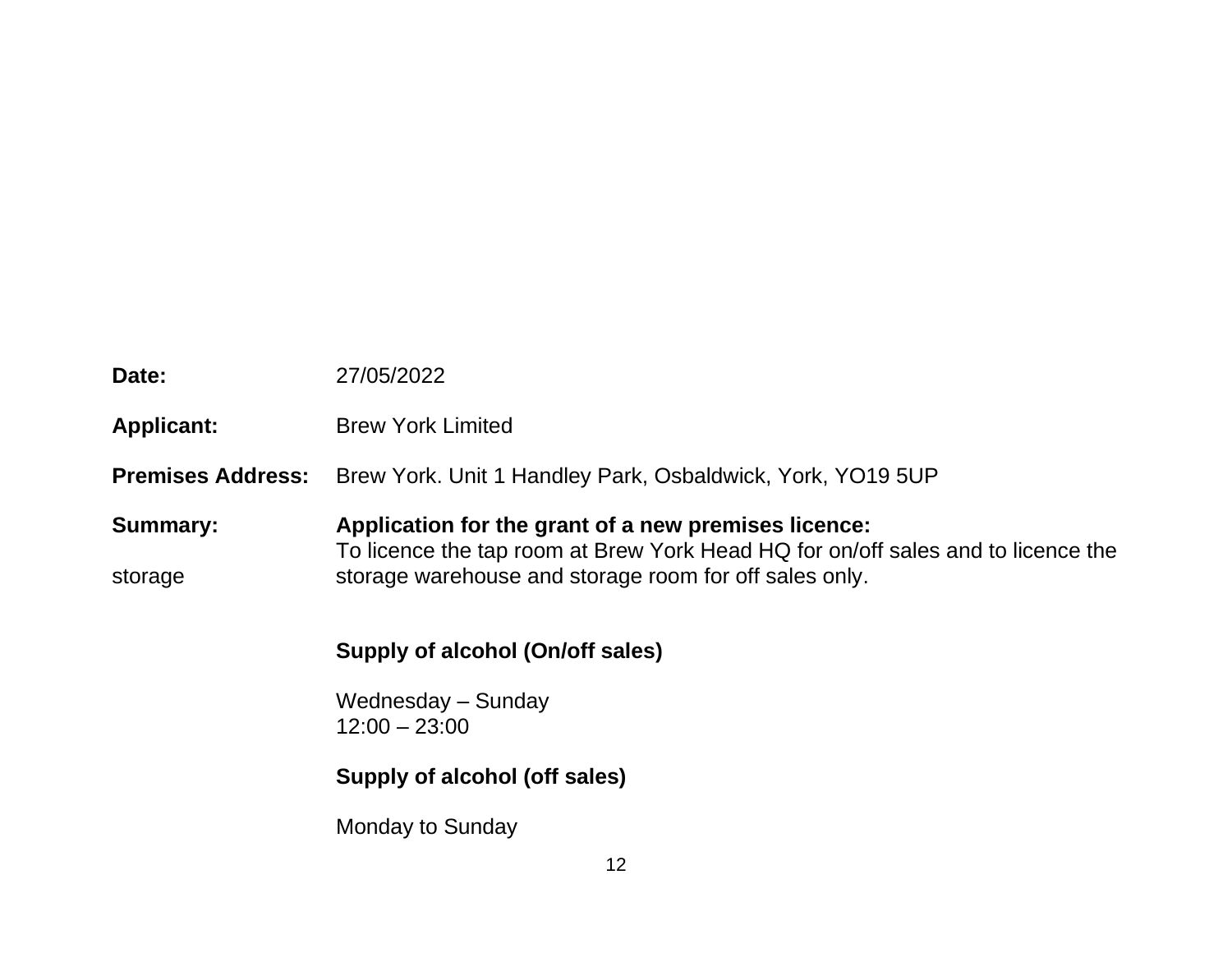24hrs

## **Opening Hours (on/off sales)**

Monday to Sunday 07:00 – 23:30

## **Opening Hours (off sales)**

Monday to Sunday 24 hrs

 The tap room will only supply alcohol from Wednesday to Sunday. Monday and Tuesday opening hours apply to the offices and warehouse.

**End of Representation: 24/06/2022**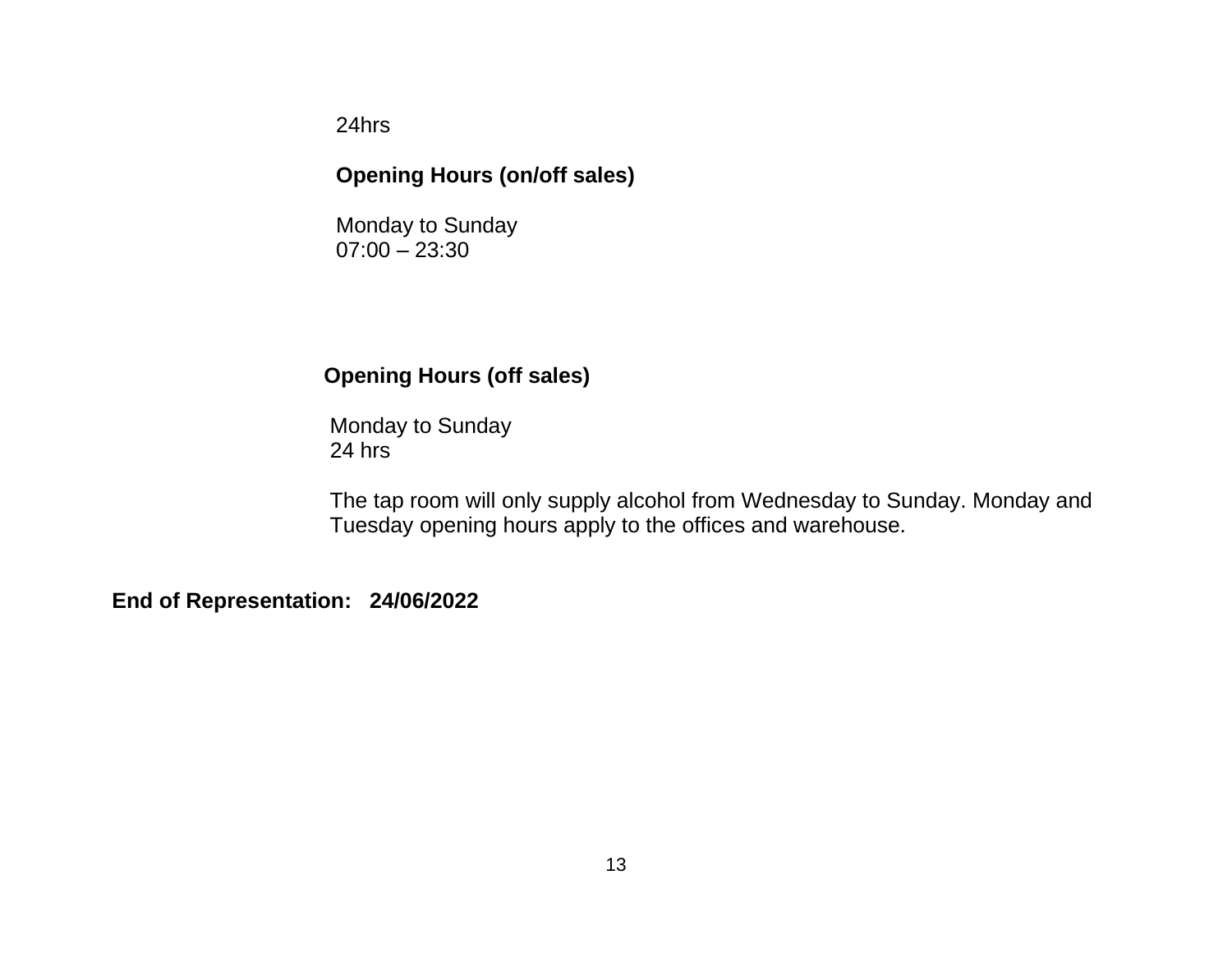| Date:             | 26/05/2022                                                                                                |
|-------------------|-----------------------------------------------------------------------------------------------------------|
| <b>Applicant:</b> | Mr Kheng Chooi Koay                                                                                       |
|                   | <b>Premises Address:</b> 10-12 George Hudson Street, York YO1 6LP                                         |
| <b>Summary:</b>   | Application for the grant of a new premises licence:<br>Ground floor operating as a restaurant            |
|                   | Late Night Refreshment (indoors)<br>Friday - Saturday<br>23:00 hrs - Midnight                             |
|                   | Supply of alcohol (On/off sales)                                                                          |
|                   | Monday to Thursday, Sunday<br>11:00 hrs $-23:00$ hrs<br><b>Friday to Saturday</b><br>11:00 hrs - Midnight |
|                   | <b>Opening Hours:</b>                                                                                     |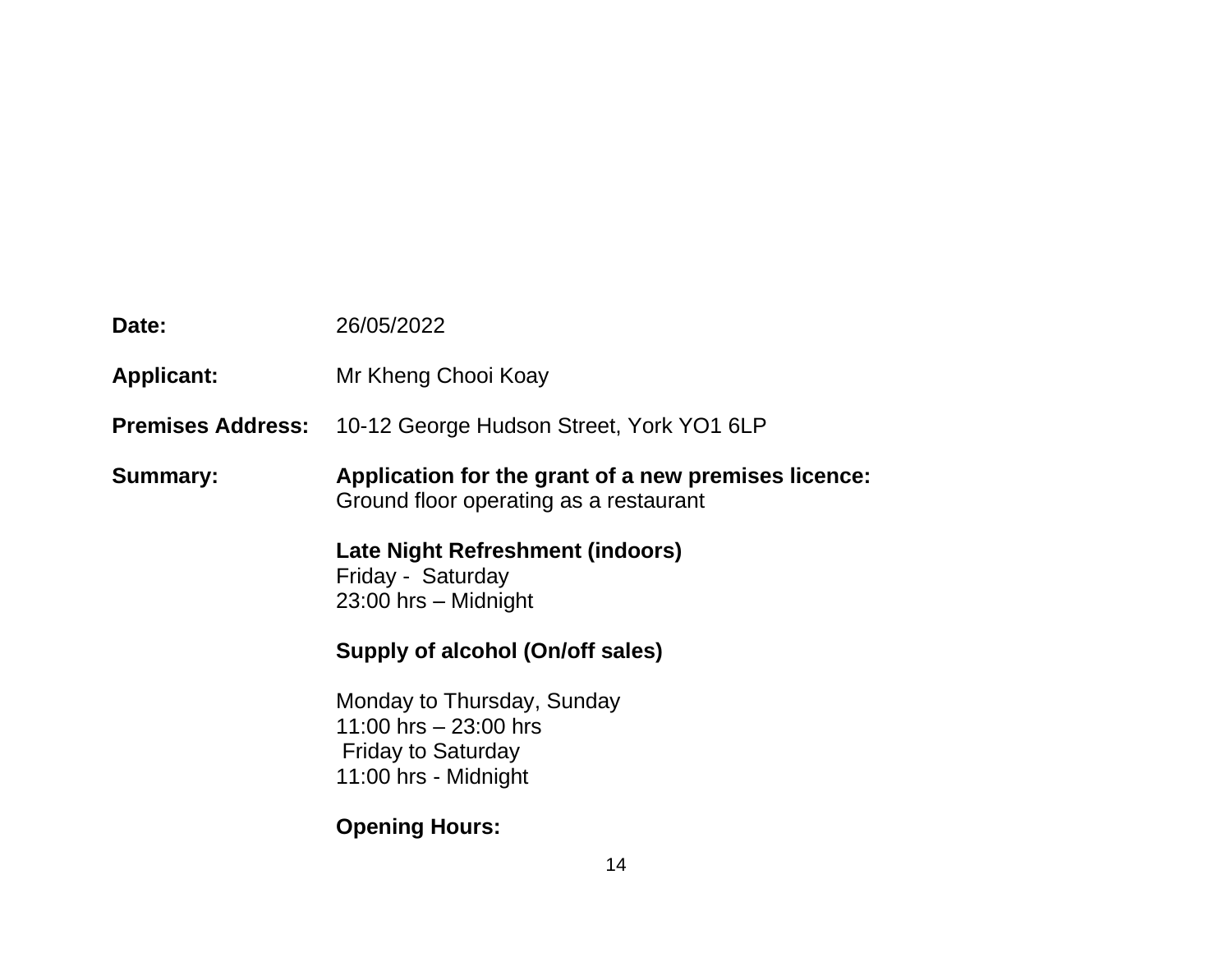Monday to Thursday, Sunday 11:00 hrs – 23:30 hrs Friday to Saturday 11:00 hrs – 00:30 hrs

**End of Representation: 24/06/2022**

|                          | <b>Live Music</b>                                                                                                                                                                                                            |
|--------------------------|------------------------------------------------------------------------------------------------------------------------------------------------------------------------------------------------------------------------------|
|                          | Multi purpose site over 4 floors comprising of retail area, visitors experience,<br>events, bar and restaurant, small area of external seating to the front of the<br>building, basement to be used for storage/staff/cellar |
| Summary:                 | Application for the grant of a new premises licence:                                                                                                                                                                         |
| <b>Premises Address:</b> | 5 St Marys Square, York YO1 9NY                                                                                                                                                                                              |
| <b>Applicant:</b>        | The York Gin Company Limited                                                                                                                                                                                                 |
| Date:                    | 20/05/2022                                                                                                                                                                                                                   |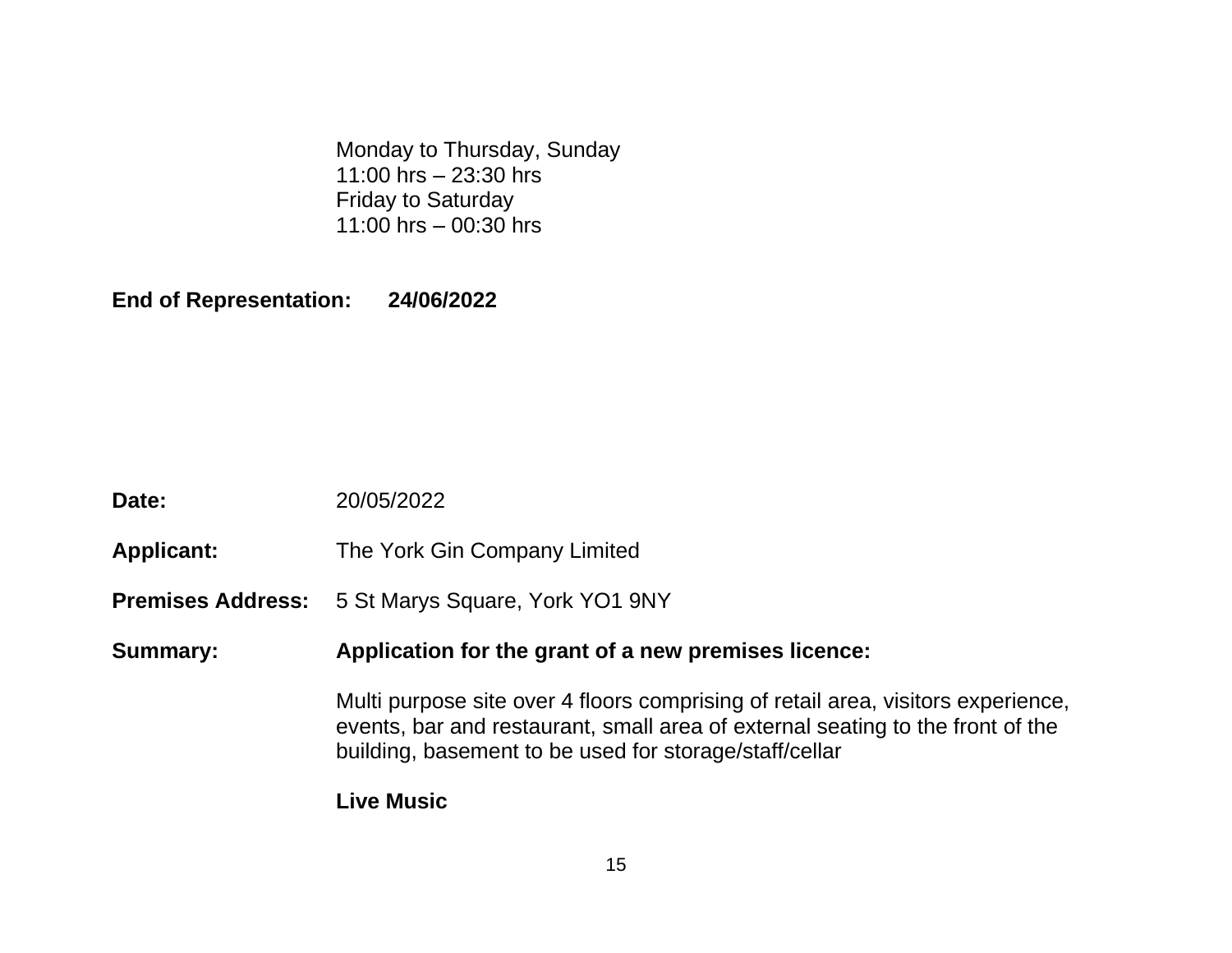Monday to Saturday 09:00 hrs – 22:30 hrs **Sunday** 10:00 hrs – 23:30 hrs

### **Recorded Music**

Monday to Saturday 09:00 hrs – 22:45 hrs Sunday 10:00 hrs – 22:45 hrs

### **Supply of alcohol (On/off sales)**

Monday to Saturday 09:00 hrs – 23:00 hrs **Sunday** 10:00 hrs – 23:00 hrs

## **Opening Hours:**

Monday to Saturday 09:00 hrs – 23:00 hrs **Sunday** 10:00 hrs – 23:00 hrs

**End of Representation: 17/06/2022**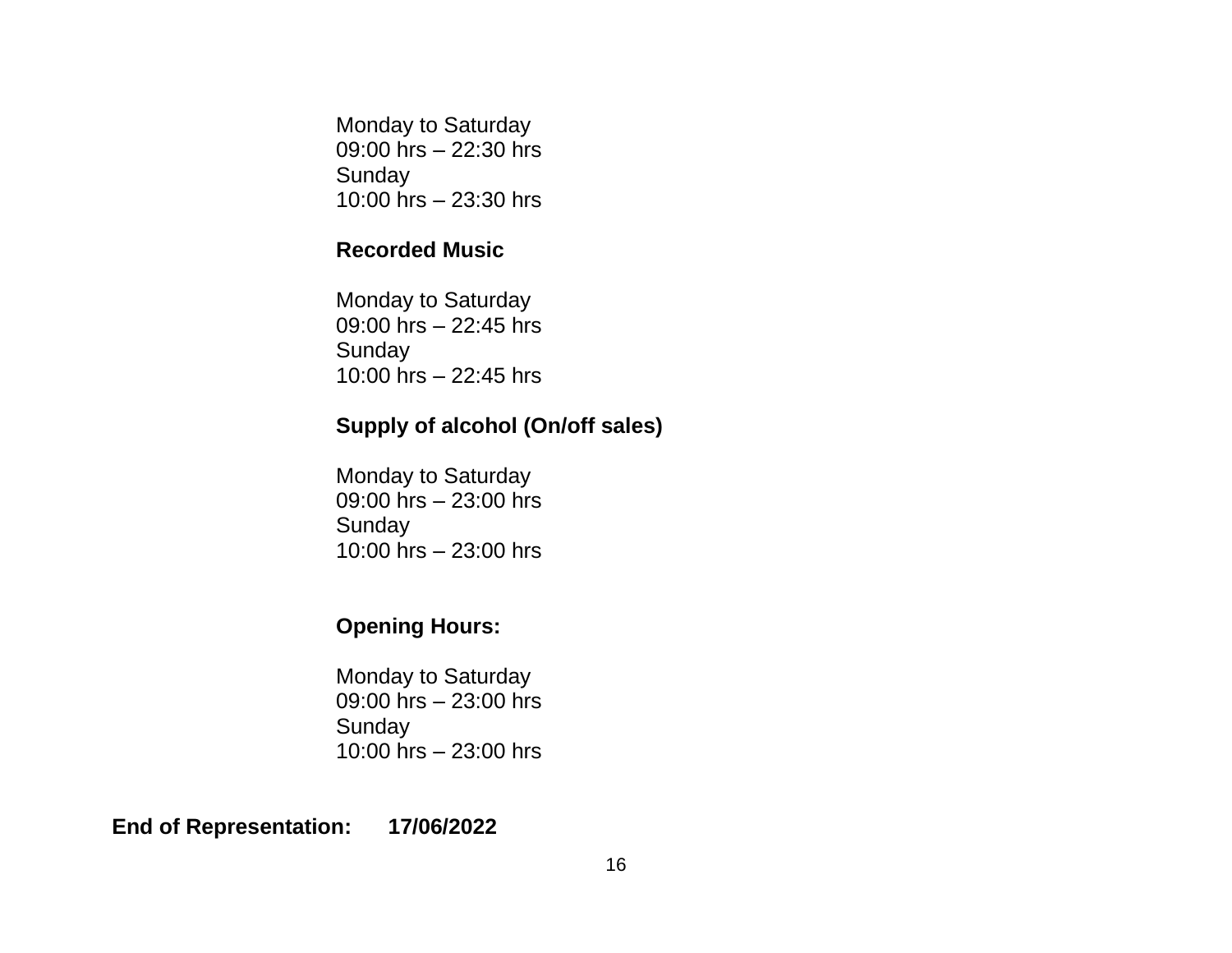| Date:             | 16/05/2022                                                           |
|-------------------|----------------------------------------------------------------------|
| <b>Applicant:</b> | <b>Bad Habits Coffee Bar Limited</b>                                 |
|                   | <b>Premises Address:</b> 16A York Street, Dunnington, York, YO19 5PN |
| <b>Summary:</b>   | Application for the grant of a new premises licence:                 |
|                   | <b>Opening Hours:</b>                                                |
|                   | $09:00 - 22:30$                                                      |
|                   | Supply of alcohol (On/off sales)                                     |
|                   | $10:00 - 23:00$                                                      |
|                   | Coffee Shop and Bistro to accommodate up to 30 people.               |
|                   |                                                                      |

**End of Representation: 13/06/2022**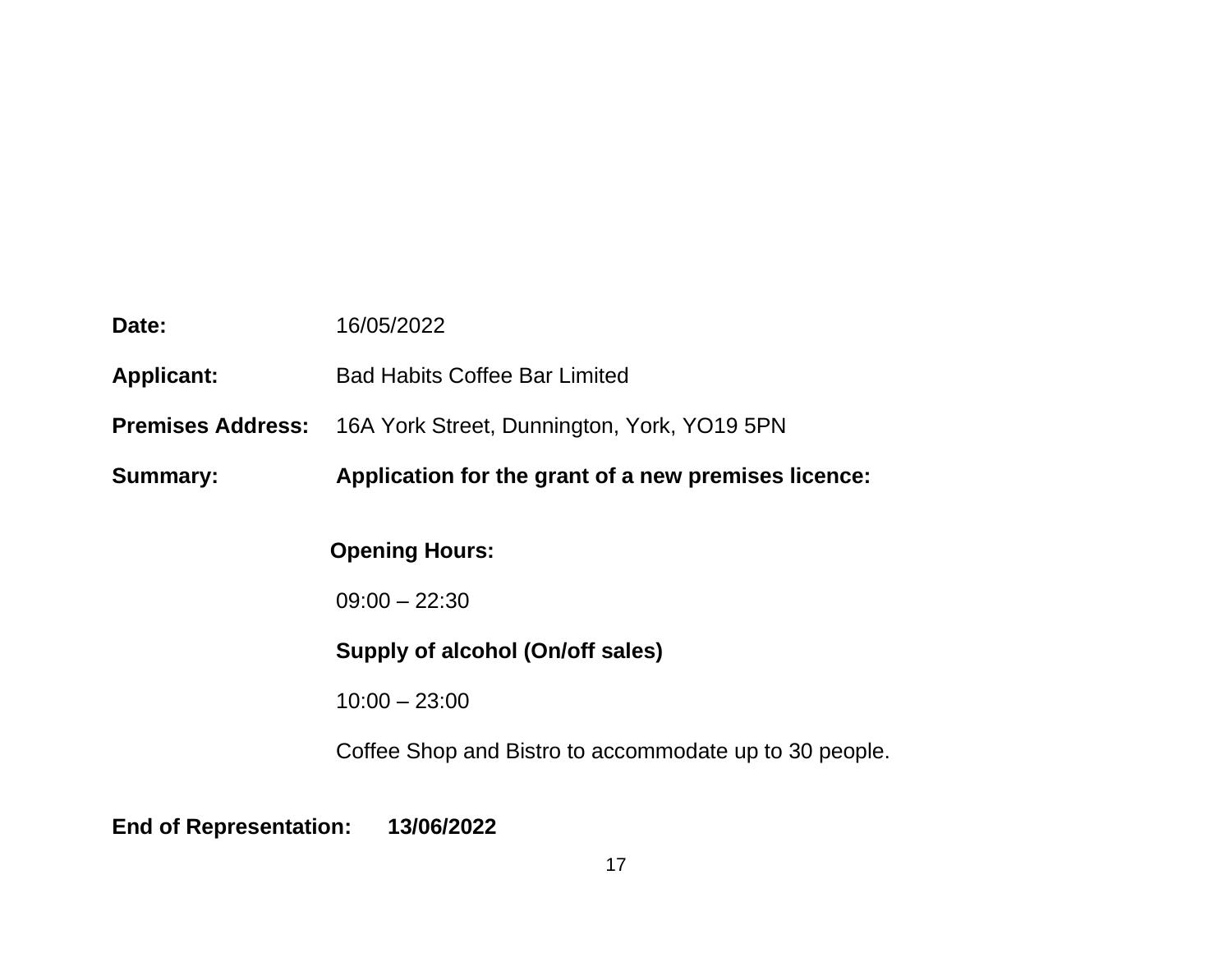| Date:                    | 04/05/2022                                           |
|--------------------------|------------------------------------------------------|
| <b>Applicant:</b>        | <b>Wigginton Playing Fields Association</b>          |
| <b>Premises Address:</b> | Wigginton Playing Field, Mill Lane, York, YO32 2PY   |
| <b>Summary:</b>          | Application for the grant of a new premises licence: |
|                          | <b>Opening Hours:</b>                                |
|                          | $12:00 - 21:00$                                      |
|                          | Supply of alcohol (off sales)                        |
|                          | $12:00 - 21:00$                                      |
|                          | <b>Recorded Music</b>                                |
|                          | $12:00 - 21:00$                                      |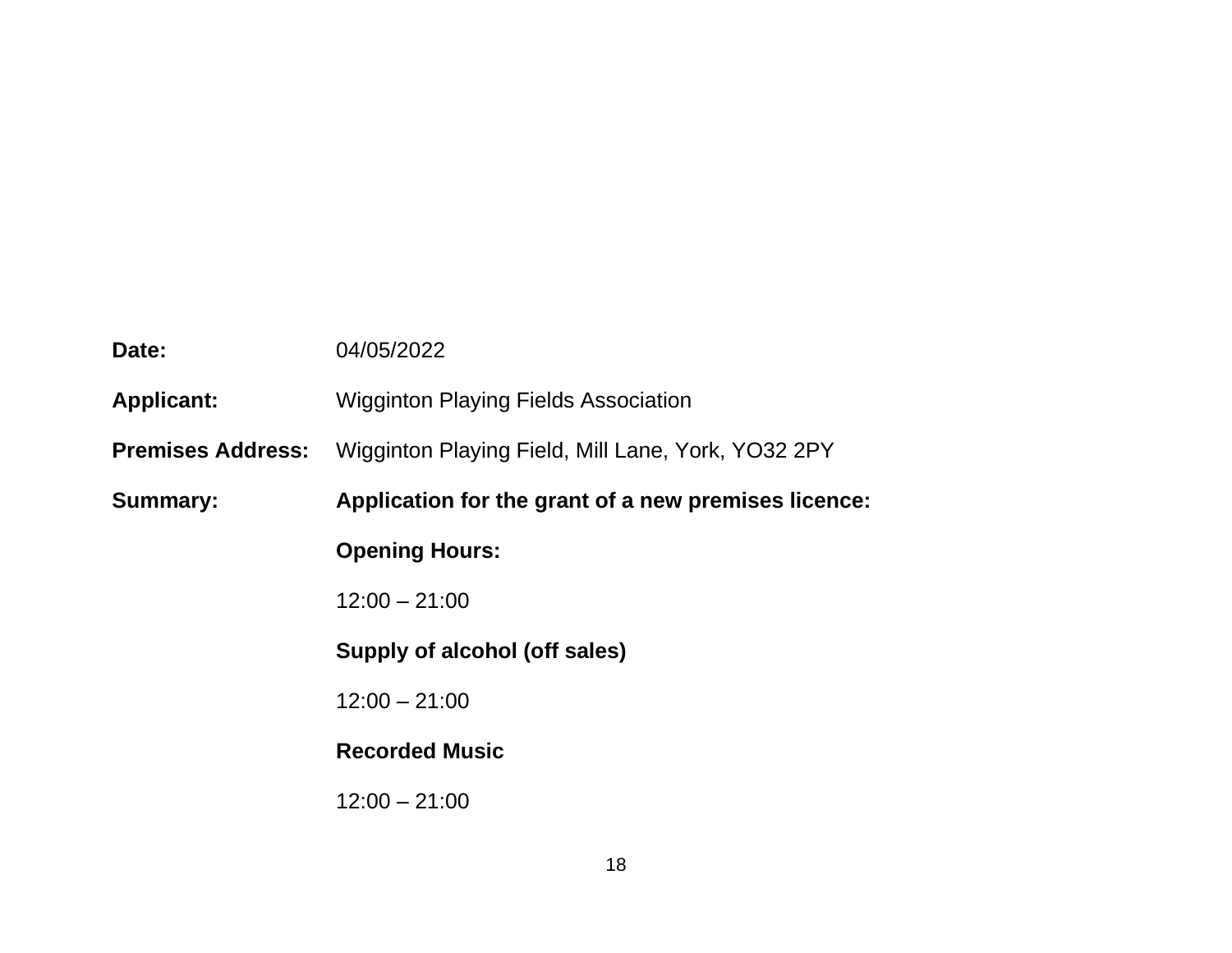## **Live Music**

12:00 – 21:00

## **Performance of Dance**

12:00 – 21:00

The licence is for an outside event to celebrate the Queens' Platinum Jubilee taking place on Wigginton Playing Fields which is roughly 102400 metres squared.

**End of Representation: 01/06/2022**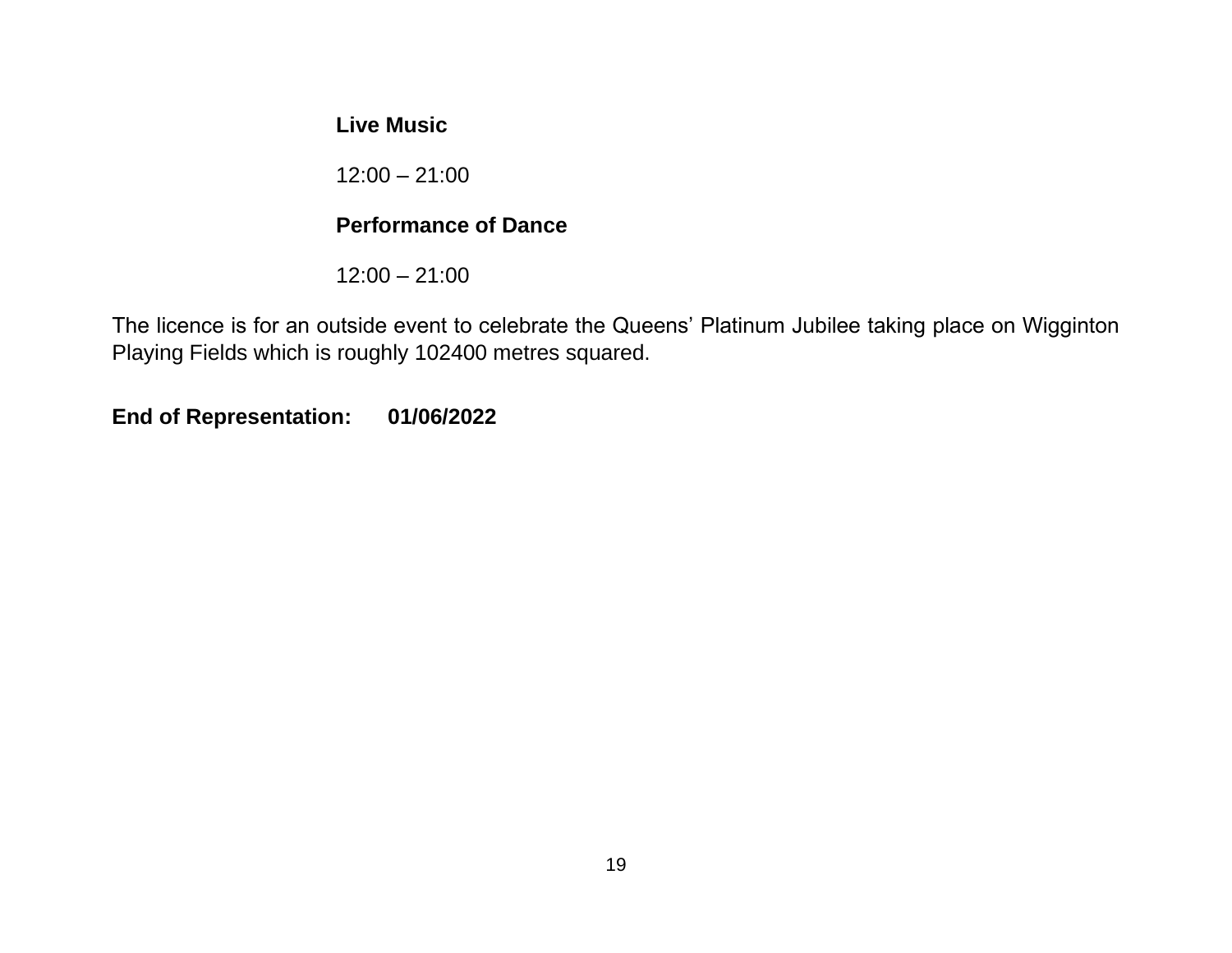| Date:             | 14/04/2022                                               |
|-------------------|----------------------------------------------------------|
| <b>Applicant:</b> | <b>Tesco Stores Limited</b>                              |
|                   | <b>Premises Address:</b> 45-49 Gillygate, York, YO31 7EA |
| <b>Summary:</b>   | Application for the grant of a new premises licence:     |
|                   | <b>Opening Hours:</b>                                    |
|                   | Monday to Sunday 06:00 to 0:00hrs                        |
|                   | Supply of alcohol (off sales)                            |
|                   | Monday to Sunday 06:00 to 0:00hrs                        |
|                   | <b>Provision of late night refreshment</b>               |
|                   | Monday to Sunday 23:00hrs to 0:00hrs                     |
|                   |                                                          |